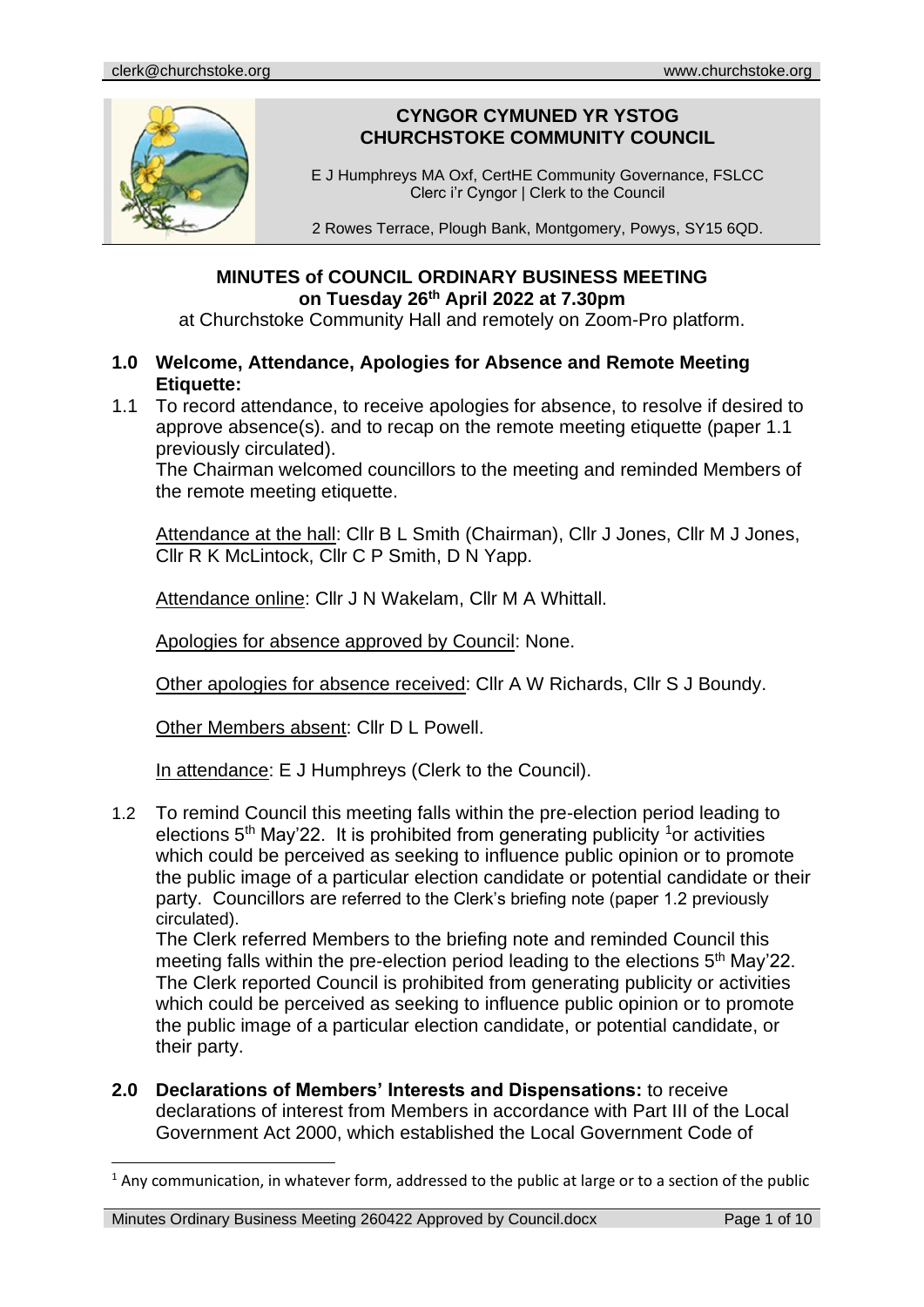Conduct for Members, and to note Members' dispensations. Members are asked to submit any declaration forms to the Clerk (papers 2a-b previously circulated).

Members declared personal/ prejudicial interests at the start/ during the meeting as follows:

| Agenda<br>Number | Item                         | Councillor          | Nature of Declaration                                                                                                      |
|------------------|------------------------------|---------------------|----------------------------------------------------------------------------------------------------------------------------|
| 6.5              | <b>Planning Applications</b> | M J Jones           | Personal & prejudicial interest as<br>a member of Powys CC<br>Planning, Taxi Licensing &<br><b>Rights of Way Committee</b> |
| 6.7.2            | Planning<br>Enforcement      | <b>M A Whittall</b> | Personal non prejudicial interest<br>with relative working at the<br>Montgomeryshire Water<br>Company                      |

**3.0 Public Participation:** to receive members of the public who wish to address the council in respect of any item of business included in the agenda. Any member of the public wishing to speak must notify the Clerk by email to [clerk@churchstoke.org](mailto:clerk@churchstoke.org) or telephone 01686-668790 or in person, no later than 15 minutes prior to the start of the meeting. Members of the public addressing the council are asked to respect matters of confidentiality and privacy. None.

## **4.0 Electoral Matters**

- 4.1 Hyssington Ward: further to the Declaration of Vacancy dated 4<sup>th</sup> Jul'21 and Notice of Intent to Co-Opt 8<sup>th</sup> Aug'21, to receive expressions of interest and to co-opt to the vacancy in the office of community councillor for Hyssington Ward. The Chairman reminded Members of the vacancy in Hyssington Ward and of publication of intent to co-opt. The Clerk reported no expressions of interest have been received and that the existing council ceases office on 9<sup>th</sup> May
- 4.2 Elections May 2022: to receive Notices of Results of Uncontested Elections to the community council (paper 4.2 previously circulated). Council received Notices of Results of Uncontested Elections to the community council from the County Returning Officer. The Clerk reported 7 councillors elected unopposed with 5 vacancies remaining which may be filled by calling for another election or by co-option:

| -<br><b>Ward</b> | <b>Elected unopposed</b> |
|------------------|--------------------------|
| Churchstoke      | M J Jones                |
|                  | A W Richards             |
|                  | <b>BL</b> Smith          |
|                  | C P Smith                |
|                  | J N Wakelam              |
|                  | <b>MA Whittall</b>       |
| Hyssington       | R K McLintock            |

### **5.0 Minutes of Previous Meetings**

5.1 To approve & sign the minutes as a correct record of the remote Ordinary Business Meeting 29<sup>th</sup> March 2022 (paper 5.1 previously circulated).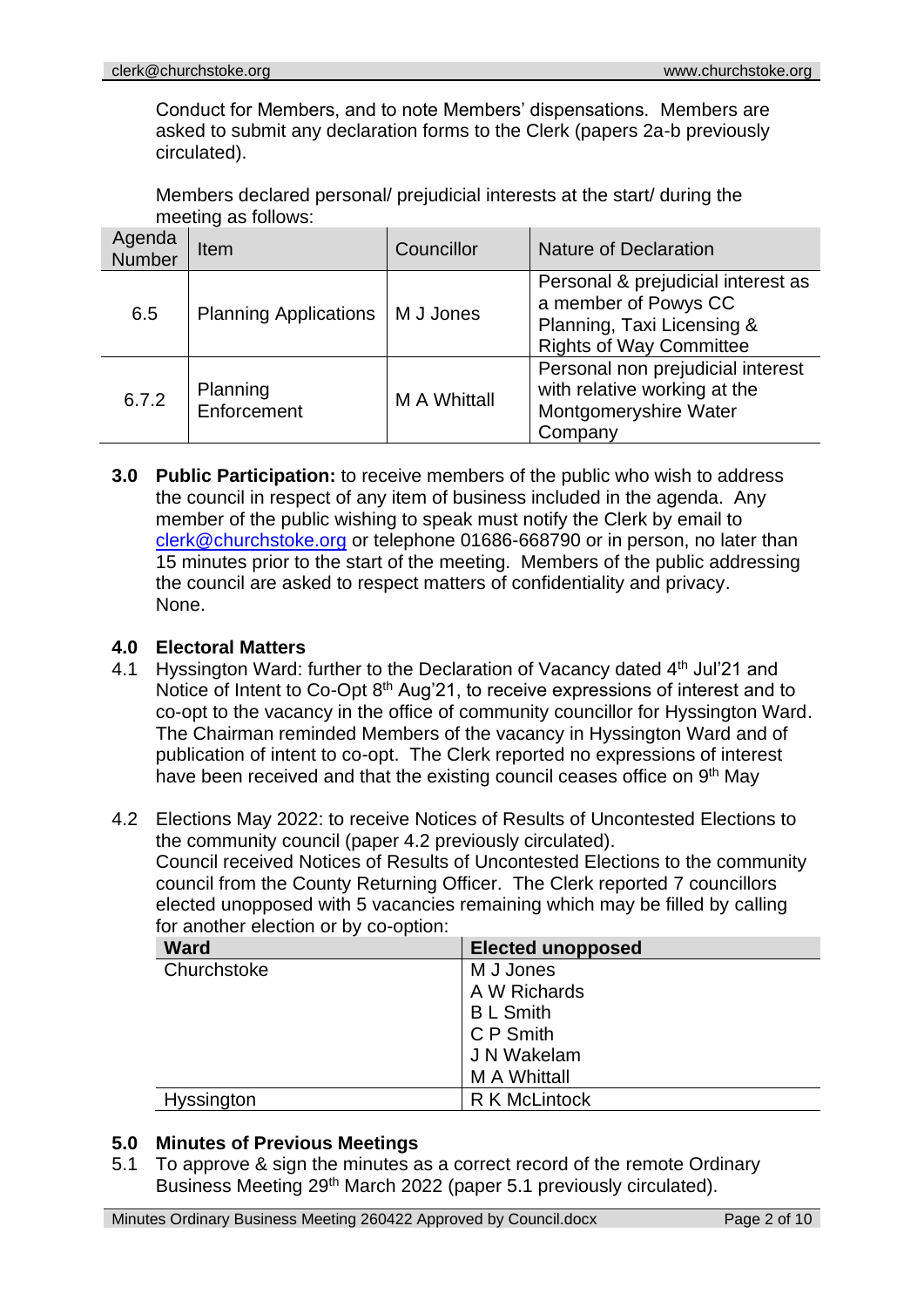The minutes of the Ordinary Business Meeting 29<sup>th</sup> March 2022 were reviewed.

#### RESOLVED

*The minutes of the Ordinary Business Meeting 29th March 2022 are approved and signed as a correct record,*

5.2 To report, for information purposes only, matters arising from the minutes of the remote Ordinary Business Meeting 29th March 2022. None.

### **6.0 Planning & Building Control**

- 6.1 Planning & Building Control General Correspondence:
	- 6.1.1 Planning Aid Wales: to receive details of training opportunities, if any, and to resolve if desired on attendance (paper 6.1.1 previously circulated).

Council received details of training opportunities.

- 6.1.2 Other Correspondence: to receive and circulate for information such other planning and building control general correspondence as will be brought to the attention of the council by the Clerk (inc paper 6.1.2 previously circulated).
	- a) Powys CC: Council received user guidance notes for the Powys Planning Public Access Portal.
- 6.2 Powys CC Planning Determinations: to report from Powys CC notifying the community council of planning decisions, if any, in the community council area. Council received notice of Powys CC planning determinations as follows:

| Ref.  | <b></b><br>site |  | . . | <b>Powys CC Decision</b> |
|-------|-----------------|--|-----|--------------------------|
| None. |                 |  |     |                          |

6.3 Planning Inspectorate Appeals: Notices of Appeals to receive & resolve responses to Notices of Planning Appeals including but not limited to those listed below. Later Notices may be considered at the discretion of the Chair.

| Ref.  | مسحرا الما | ле | IC<br>escription |
|-------|------------|----|------------------|
| None. |            |    |                  |

6.4 Pre-application Consultations by Developers: to receive & resolve responses to pre-application consultations by developers including but not limited to those listed below. Later applications may be considered at the discretion of the Chair.

| Ref.  | Applicant | <b>Site</b> | Description | JU. |
|-------|-----------|-------------|-------------|-----|
| None. |           |             |             |     |

- 6.5 Planning Applications:
	- 6.5.1 To receive, for information, representations regarding planning applications None.
	- 6.5.2 To receive & resolve responses to consultations; full application(s) detail(s) at http://pa.powys.gov.uk/online-applications/?lang=EN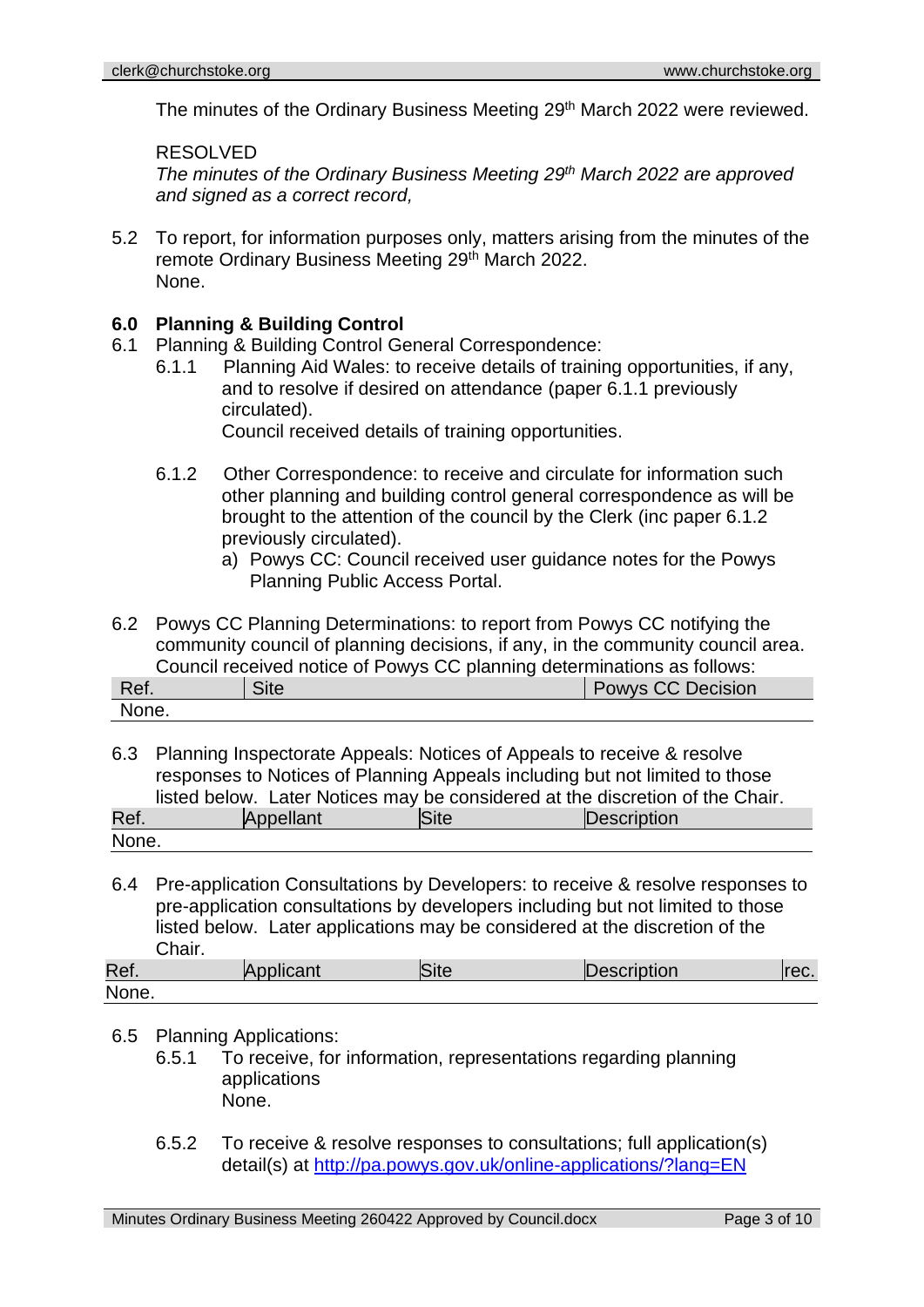including but not limited to those listed below. Later applications may be considered at the discretion of the Chair.

Declaration of Members' Interests:

• Cllr M J Jones declared a personal and prejudicial interest and left the meeting for this item.

The Chairman referred Members to the consultations.

#### RESOLVED

*CCC responds to consultations on planning applications as follows:*

| Ref.       | Applicant                                                    | Site                          | Description                             | Irec. |
|------------|--------------------------------------------------------------|-------------------------------|-----------------------------------------|-------|
| 22/0642/HH | Mr & Ms Kirk and<br>Hunter, Little<br>Argoed,<br>Churchstoke | Little Argoed,<br>Churchstoke | Construction of a<br>Garden room annexe | $N^*$ |

*\*22/0642/HH: CCC notes the application as it considers there is insufficient information, or detail of internal layout, to indicate whether the unit will be selfcontained or purely ancillary to the existing dwelling. CCC asks that the applicant confirms whether the unit is for holiday accommodation or is to be an extension to the existing dwelling and to be used solely by applicant.* Action – Clerk to process

6.6 Applications for Works to Trees Subject to Tree Preservation Order or in a Conservation Area – to receive & resolve responses to consultations including but not limited to those listed below. Later applications may be considered at the discretion of the Chair.

| Ref.<br>r |  | ாட | הטוויי. | UU. |
|-----------|--|----|---------|-----|
| None.     |  |    |         |     |

### 6.7 Planning Enforcement:

- 6.7.1 From other bodies to CCC: to report for information, planning enforcement matters within the community as will be brought to the attention of the council by the Clerk. None.
- 6.7.2 From CCC to Powys CC: to report planning enforcement matters within the community.

The Chairman invited Members to bring forward planning enforcement matters within the community for the attention of the planning authority.

#### Declaration of Members' Interests:

• Cllr M A Whittall declared a personal non prejudicial interest in this item.

#### RESOLVED

*CCC reports to the Planning Authority for investigation of planning requirements as follows:*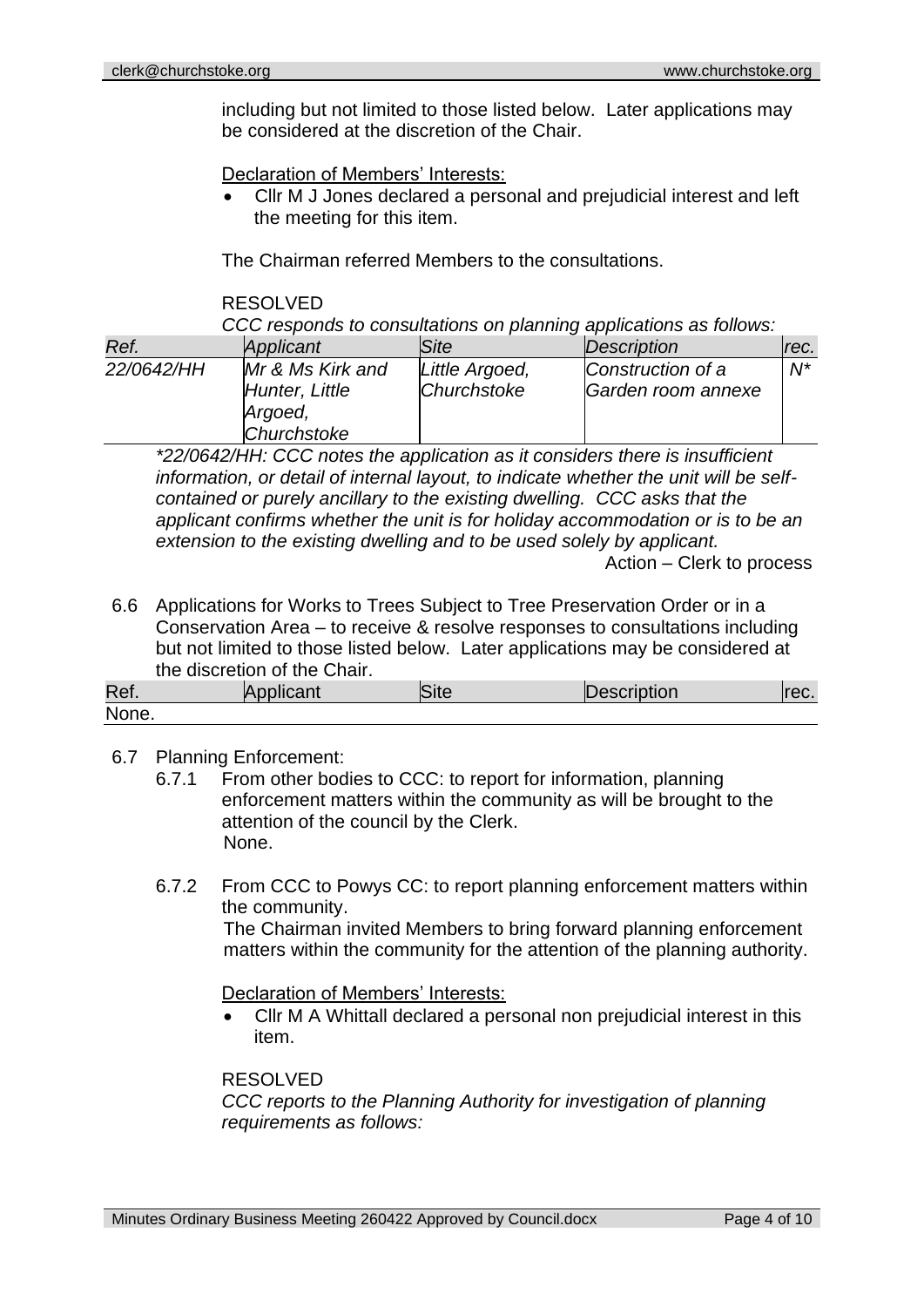| Ref.        | Site                  | Description                                                                                                    |
|-------------|-----------------------|----------------------------------------------------------------------------------------------------------------|
| <b>None</b> | waste recycling banks | Montgomeryshire Water Erection of a large marquee on hard<br>Company grounds near standing with ground fixings |

Action – Clerk to process

**7.0 Cemetery:** to consider and to resolve the removal & disposal of a fallen tree limb at the cemetery (papers 7a-b previously circulated).

Cllr B L Smith, with special responsibility for cemetery, reported the fallen tree limb which obstructs ground contractors and poses a safety risk to visitors to the cemetery. The Clerk advised it could be removed and disposed by community volunteers if it were to be done safely.

#### RESOLVED:

*CCC authorises the safe removal and disposal of the fallen tree limb via community volunteers.*

Cllr J Jones with Cllr M A Whittall volunteered to make safe by removing and disposing of the fallen tree limb.

> Action – Cllr J Jones with Cllr M A Whittall to undertake

### **8.0 Reports from Representatives to Outside Bodies**

8.1 Friends of the Green and Horsewell (FOTGAH): Village Green at Hyssington: to report, and resolve if desired, from CCC's representative to FOTGAH (Cllr R K McLintock).

Cllr R K McLintock reported there is no decision on the application as yet at the Registration Authority (Powys CC).

### **9.0 Finance and Assets**

- 9.1 Finance Specific Correspondence:
	- 9.1.1 Powys CC: Residual waste collection day and charges update: to receive information regarding rates and collection days for 2022-23 (paper 9.1.1 previously circulated). Council received information on cost of collection (£6.07 per lift) and collection days (fortnightly Wednesdays) for 2022-23. The Clerk advised it is within budget.
	- 9.1.2 To receive and circulate for information such other financial correspondence as will be brought to the attention of the council by the Clerk. None.
- 9.2 Financial Year 2021-22: Debt Write-Off: to receive a report from the Clerk and to resolve to write off a debt for an abandoned tenancy of allotment (paper 9.2 previously circulated).

Council received the Clerk's report and recommendations regarding debt on an abandoned allotment tenancy to the value of £30.00.

### RESOLVED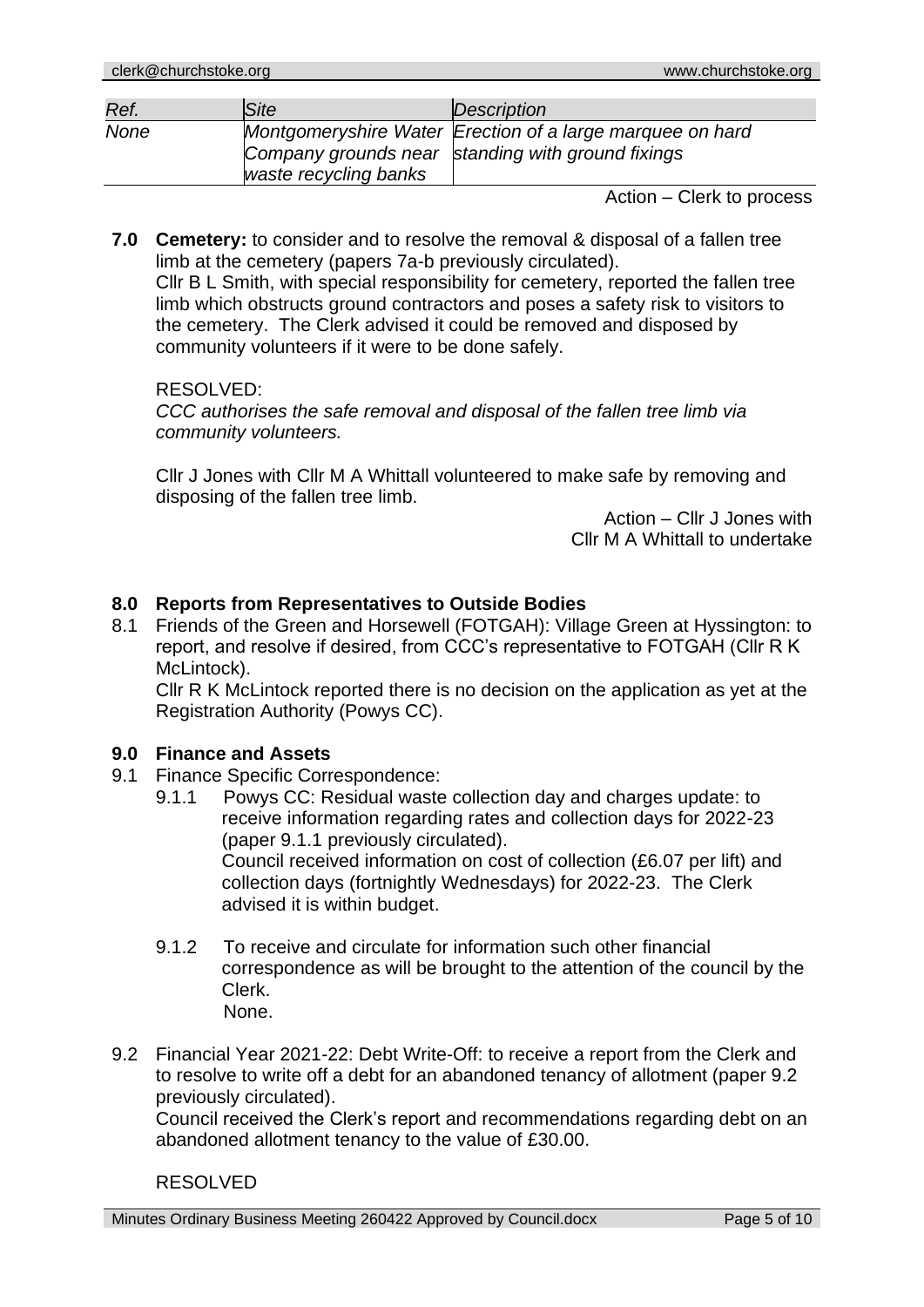*CCC notes the report regarding abandoned allotment tenancy (plot 5) and writes off the debt for 2021-22 to the value of £30 on the grounds of disproportionate cost of attempt of recovery.*

9.3 Items Received Since Last Meeting: to report for information.

The Clerk reported items received since the last meetings as follows:

| Payer                     | <b>Description</b>                     |       |
|---------------------------|----------------------------------------|-------|
| NatWest Bank              | Gross interest Mar'22                  | 0.17  |
| <b>CIIr R K McLintock</b> | Repayment overpaid allowance Oct-Mar   | 15.00 |
| Powys CC                  | Waste recycling proceeds Q4 Jan-Mar'22 | 35.64 |
|                           | Total                                  | 50.81 |

9.4 To endorse payments made since the last meeting by the Clerk to the Council. The Clerk reported payment made to HMRC to avoid interest charges.

#### RESOLVED

*CCC endorses payments made since the last meeting by the Clerk as follows:*

|      |                                    |                                 |       |      | £total |
|------|------------------------------------|---------------------------------|-------|------|--------|
| 1449 | <b>HM Revenue &amp;</b><br>Customs | PAYE Q4 Jan-Mar'21<br>shortfall | 40.00 | 0.00 | 40.OC  |

9.5 To report issue of replacement cheque by the Clerk to the Council. The Clerk reported cancellation of previous cheque payment and issue of replacement for corrected net value.

### RESOLVED

*CCC notes the issue of replacement cheque as follows:*

| Chq | Payee                 | <b>Description</b>              | £ex vat | £vat         | £total |
|-----|-----------------------|---------------------------------|---------|--------------|--------|
|     | 1450   TM & SJ Boundy | Cllr Allow'ce Oct'21-<br>Mar'22 |         | £74.79 gross |        |

9.6 Items for Payment: to resolve to approve items for payment as follows: The Chairman referred Members to the items listed for payment.

#### *RESOLVED*

*CCC authorises payments as follows:*

| Chq  | Payee                  | <b>Description</b>                     | £ex vat | £vat  | <b>£total</b> |
|------|------------------------|----------------------------------------|---------|-------|---------------|
| 1451 | <b>Audit Wales</b>     | Audit fee 2020-21<br>accounts          | 230.00  | 0.00  | 230.00        |
| 1453 | Gloversure Ltd         | Email support (re data<br>storage)     | 15.00   | 3.00  | 18.00         |
| 1454 | E J Humphreys          | Reimburse admin<br>expenses Jan-Mar'22 | 154.15  | 12.60 | 166.75        |
| 1455 | <b>One Voice Wales</b> | Membership subs.<br>2022-23            | 274.00  | 0.00  | 274.00        |
| n/a  | Powys CC               | Cemetery NNDR 2022-<br>23              | 0.00    | 0.00  | 0.00          |
| 1456 | E J Humphreys          | Reimburse Zoom Pro<br>Apr'22           | 11.99   | 2.40  | 14.39         |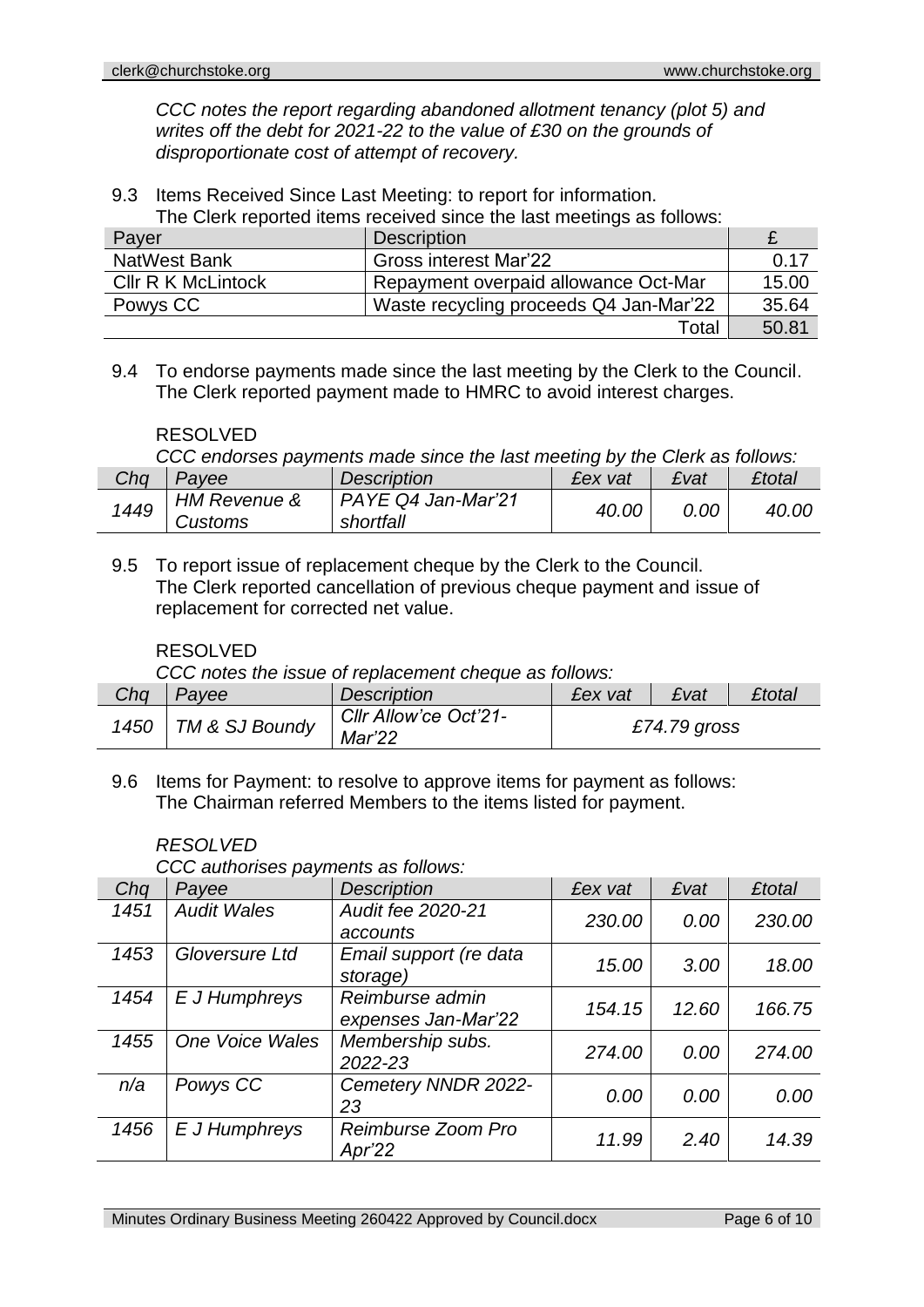| 1457                                  | $E$ J Humphreys | Reimburse token of<br>appreciation to<br>cemetery volunteer | 14.17                  | 2.83  | 17.00  |  |
|---------------------------------------|-----------------|-------------------------------------------------------------|------------------------|-------|--------|--|
| Total for authorisation this meeting  |                 |                                                             | 4,663.91               | 33.53 | 699.31 |  |
| To report items previously authorised |                 |                                                             |                        |       |        |  |
| 1458                                  | E J Humphreys   | Clerk net salary Apr'22                                     | As employment contract |       |        |  |

Action – Clerk to process

9.7 Financial Balances: Consolidated Bank Balances: to report consolidated balances to date after transfers, receipts & payments.

The Clerk reported on gross, ring-fenced funds & net available bank balances as follows:

| Item                                | Current acc. $E \parallel$ | Reserve acc. £ |
|-------------------------------------|----------------------------|----------------|
| Gross balances                      | 1,000.00                   | 12,645.64      |
| Less consolidated ring-fenced funds | 0.00                       | 4,121.65       |
| Net balances available              | 1,000.00                   | 8,523.99       |

## **10.0 Highways & Rights of Way**

- 10.1 Highways & Rights of Way Specific Correspondence: to receive for information such items of highways/ rights of way correspondence as will be brought be brought to the attention of the council by the Clerk. None.
- 10.2 Reports from CCC to Powys CC/ Shropshire Council: to report and resolve if desired, highways/ rights of way maintenance matters, if any. The Chairman invited Members to bring forward highways matters for the attention of the highways authorities.

## RESOLVED

*CCC reports highways matters to Powys CC/ Shropshire Council as follows: a) Heblands Bank between A489 and B4385: potholes*

*b) A490 Churchstoke Bank: current works prevent safe access by pedestrians walking between Churchstoke Bridge and Churchstoke Bank for access to housing and amenities.*

Action – Clerk to process

- **11.0 County Councillor & County Council Report**: to welcome the county councillor and to receive verbal updates for information on County Council matters & to discuss general Powys CC/ Shropshire Council matters. The county councillor is reminded of the current pre-election period and asked to limit updates to facts of what the council as whole is undertaking/ planning rather than individual councillor opinions or achievements.
	- a) Powys CC: County Councillor M J Jones chose not to report during the pre-election period.
	- b) Shropshire Council: no report.

## **12.0 Correspondence**

- 12.1 One Voice Wales/ Society of Local Council Clerks
	- 12.1.1 Training May'22: to receive the training schedule and to resolve if desired on attendance as approved duty (paper 12.1.1 previously circulated).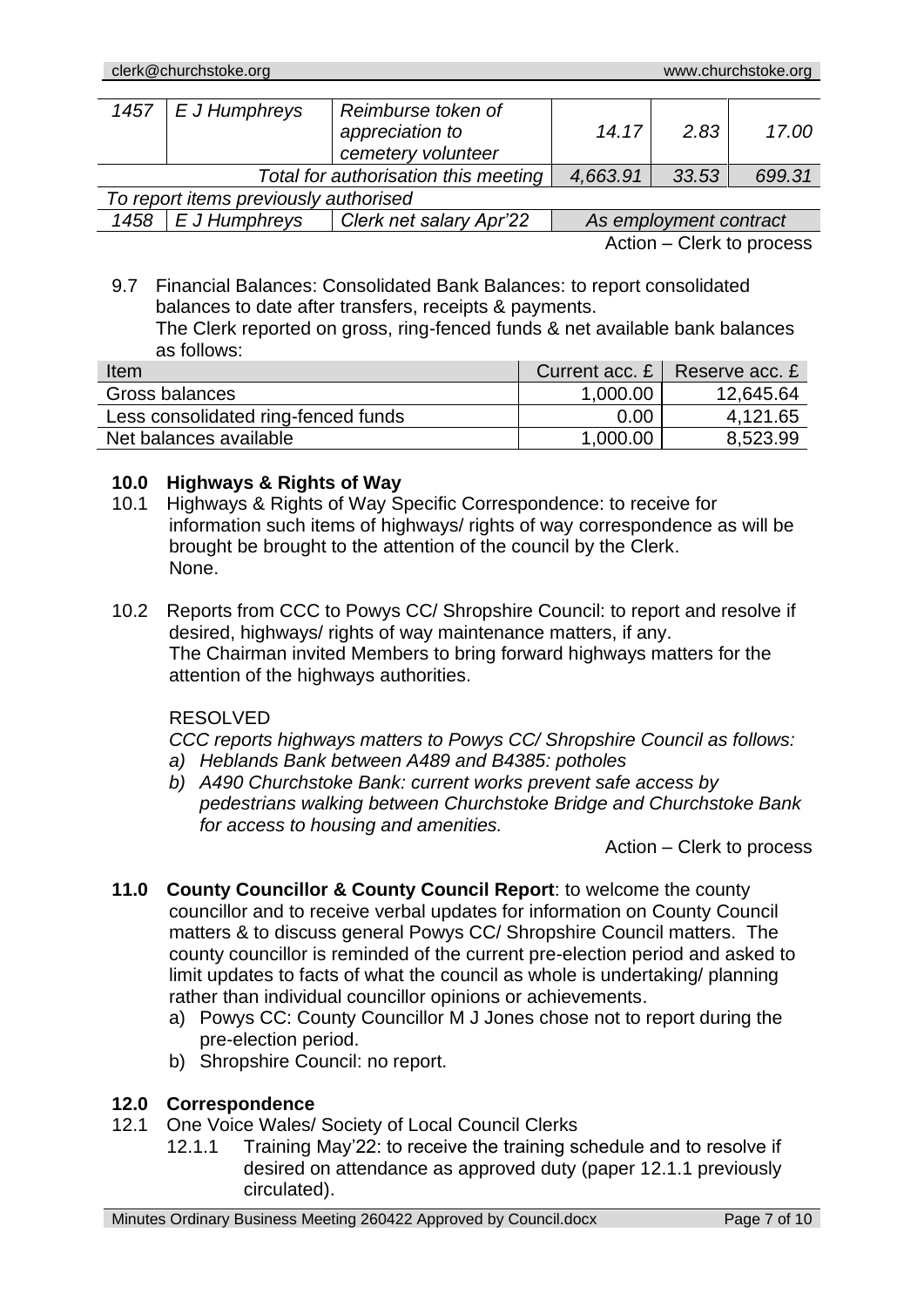Council received details of remote training for May'22. The Clerk asked Members to inform him if they wish to attend.

> Action – Members to notify & Clerk to process

12.2 For Circulation: to receive and circulate for information such other items of OVW/ SLCC correspondence as will be brought to the attention of the council by the Clerk.

The Clerk reported correspondence, highlighting certain items, which will be circulated electronically post meeting where electronic copies are available, and set out in appendix 1.

Action – Clerk to process

12.3 General Correspondence: to receive and circulate for information such items of general correspondence as will be brought be brought to the attention of the council by the Clerk.

The Clerk reported correspondence, highlighting certain items, which will be circulated electronically post meeting where electronic copies are available, and set out in appendix 2.

Action – Clerk to process

- **13.0 Chairman's Announcements, Items for Future Agenda & Date of Next Meeting**
- 13.1 Chairman's announcements: to receive for information announcements from Chairman and Members.
	- a) Chairman: remarked on the end of the term of the current council and thanked all Members, past and present, for their contributions.
- 13.2 Items for future agenda: to bring forward for information items for consideration for future agenda.
	- a) Cllr J Wakelam: maintenance of entrance road to recreation field.
- 13.3 Date of next meetings:
	- a) Annual Meeting: Tue 18<sup>th</sup> May, 7.30pm
	- b) Ordinary Business Meeting: Tue 18<sup>th</sup> May'22, 7.50pm or upon the rising of the Annual Meeting whichever is the later.

### **14.0 Confidential Session**

14.1 Resolution to Exclude the Public and Press: Under the Public Bodies (Admission to Meetings) Act 1960 (2) to resolve that members of the public and press be requested to leave the meeting by reason of the [specified] confidential nature of the business about to be transacted.

### RESOLVED

*Under the Public Bodies (Admission to Meetings) Act 1960 (2) CCC resolves that members of the public and press be requested to leave the meeting by reason of the [specified] confidential nature of the business about to be transacted*.

14.2 Confidential Correspondence [confidential reason: data protection of individuals]: to receive, and resolve if desired, such other business or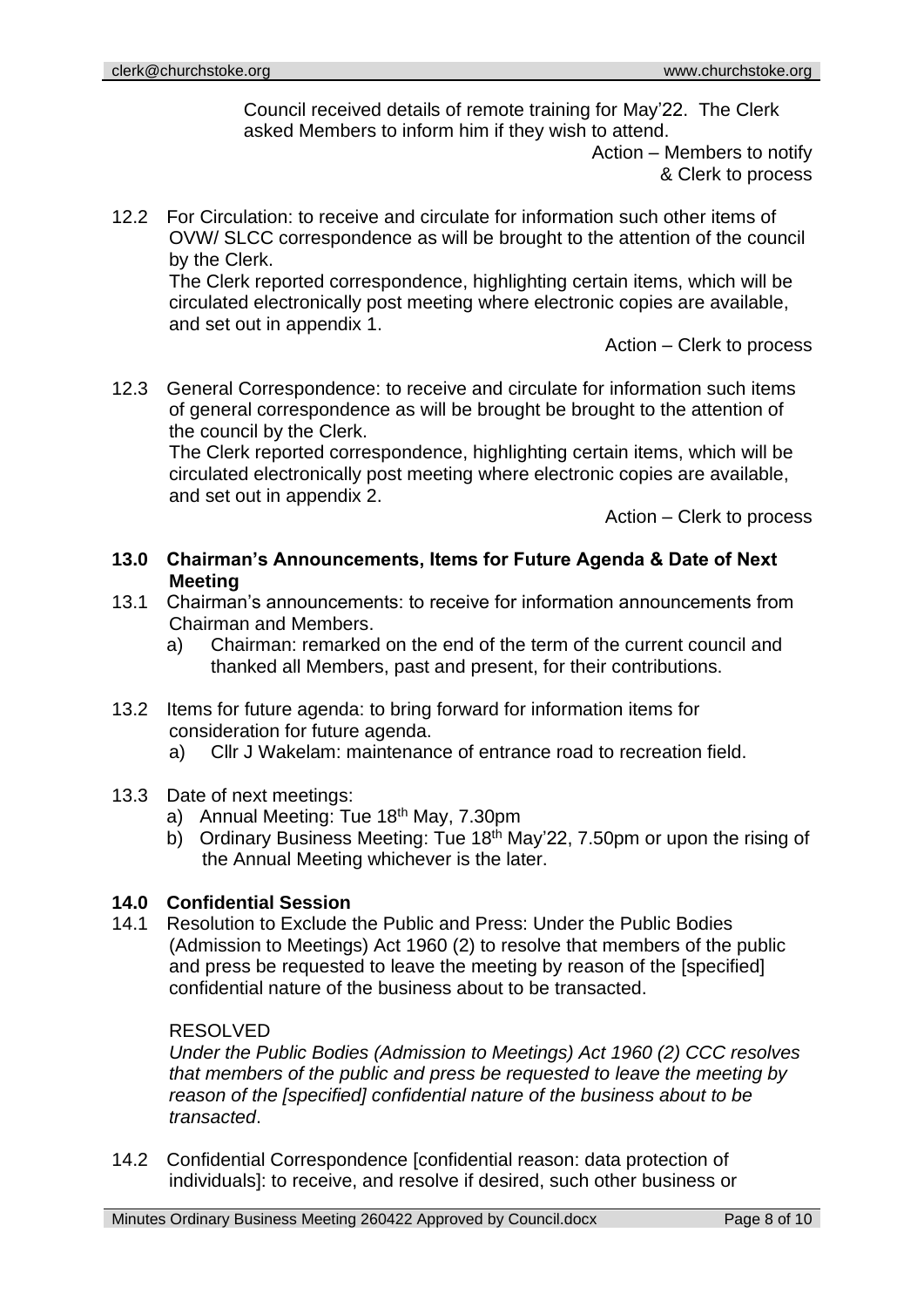correspondence of a confidential nature as will be brought to the attention of the council by the Clerk. None.

Meeting ended – 8.23pm.